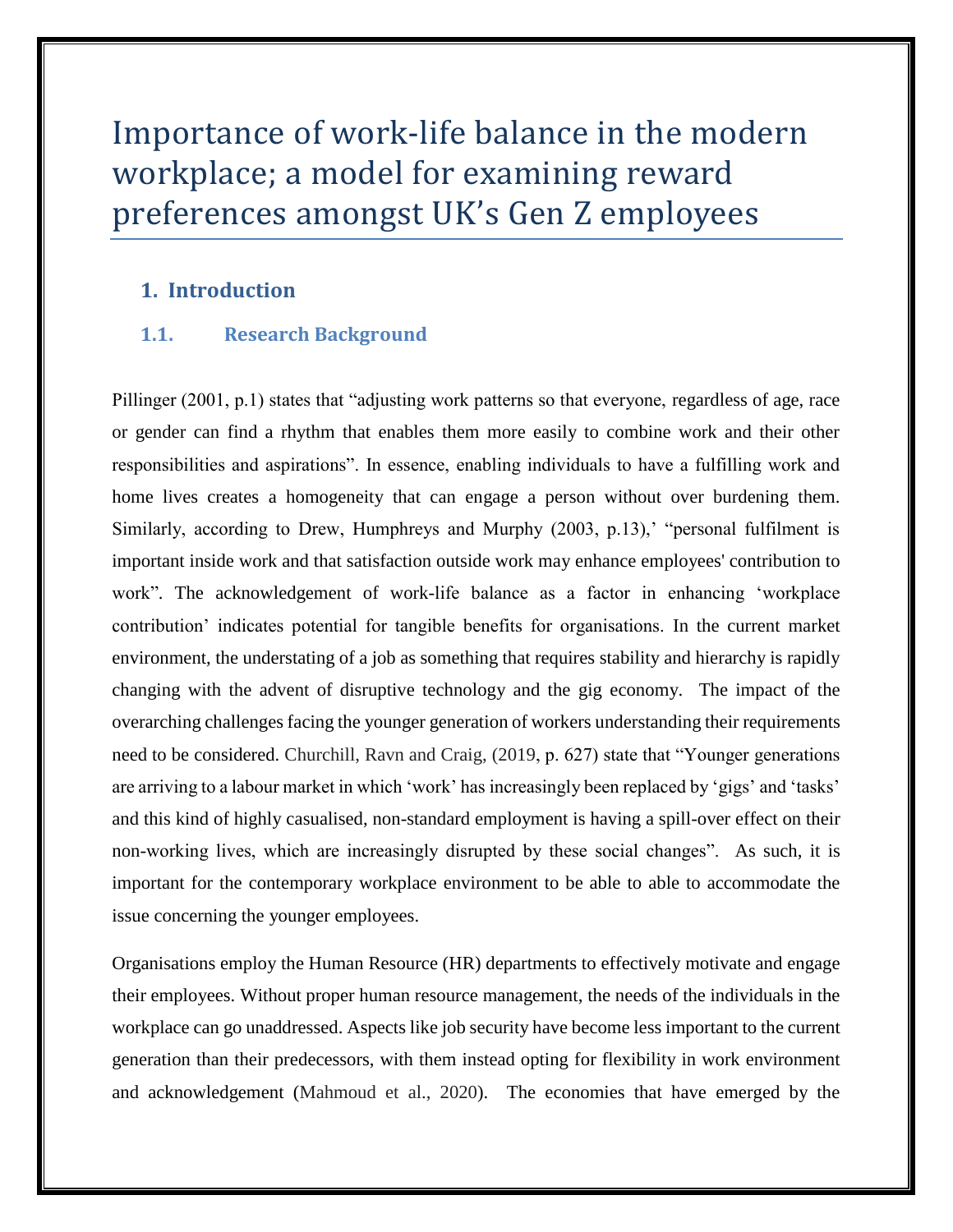disruptive innovations have allowed flexibility in job opportunities. Such flexible working conditions make the organisations more attractive to the younger workers. The success of online peer to peer service providers shows that younger participants within the labour pool are attracted to such working conditions over even financial gain (Polisetty and Kurian, 2021). This represents that work-life balance is important for the younger generations as they are disillusioned with the monotony of life and still vale experiences more than stability. Such cultural phenomena need to be assessed carefully in order to determine the generational motivation for different reward types. As such, developing an understanding of the importance of work life balance to the younger generation of workforce is crucial to maintain a modern workplace. The access to technologies has vastly improved access to communication within and outside the organisations. This research will allow practitioners to engage their younger workforce with flexible time and autonomous job design.

## **1.2. Aims and Objectives**

With these objects in mind, the aims and objectives of the study are as follows:

- To assess the contemporary academic and empirical knowledge regarding the subject matter.
- To explore the significance of work-life balance for the Gen Z employees in the UK.
- To examination the relative significance of work-life balance and other tangible and intangible rewards systems.

### **1.3. Research Question**

With the research objectives clarified the study can firmly define its research question. The research questions for this study are as follows:

- How important is work life balance for a Gen Z worker in the UK?
- How does the importance of work life balance compare to other tangible and intangible rewards?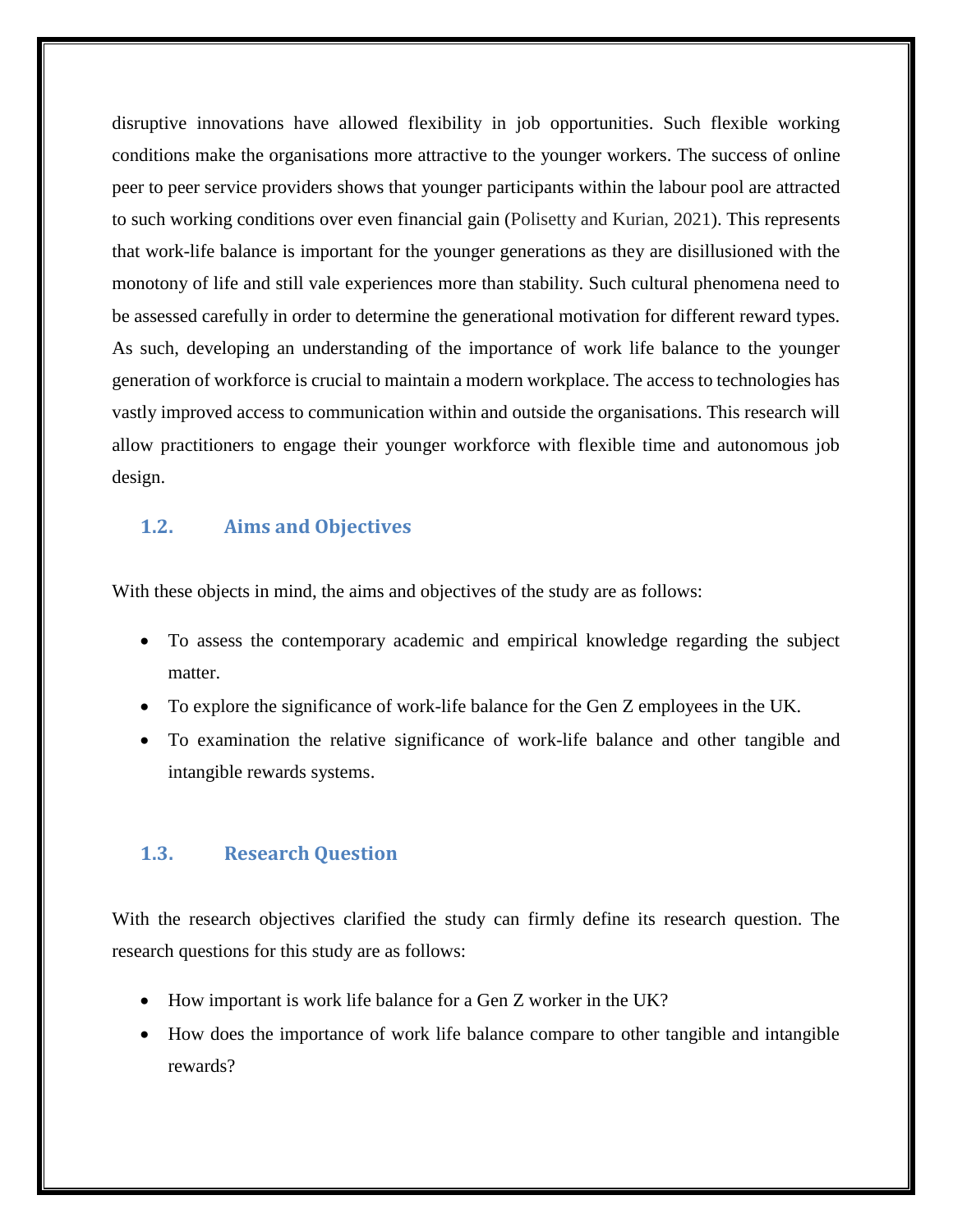## **1.4. Rationale for the Study**

The rationale for this study relies on different aspects of the research gap being addressed. Firstly, the study will include multiple comparative questions for assessment of the reliability of the responses received. Simply put, the process will compare different rewards without classifying them any further. Scenarios that represent both kinds of tangible and intangible rewards will be compared with each other and work-life balance. As such, the participants will not be able to discern which aspect is being examined. The ethical considerations of this presents a challenge, however, consent forms without explicitly mentioning the subject of the study could still inform the respondent regarding the use of work-life balance within the work. A single-blind controlled pilot study utilised with multiple comparative assessment should allow the responses to be highly reliable (White et al. 2003). Secondly, the study establishes a longitudinal timeframe for examination of the priorities of candidates as they resume their careers. The observation of the decision-making priorities and cultural influence over a long period of time creates better understanding of the subject matter. Having an intimate knowledge regarding the impact; both negative and positive, should aid in avoiding pitfalls and ensure easier workplace transition for a newer generation of workers. The changes in cultural and economic environments present challenges for the current generation of workers (Gaidhani, Arora and Sharma, 2019). Furthermore, the inevitability of the consistency of time makes age an issue to be considered for the modern work environment. With more retirements of the older generations, their replacement will need to be managed with care early on. The systems of performance management and rewards management; which have been designed and utilised on an older generation, need to accommodate the preferences and responses of the younger generations. With such considerations, the third rationale for the research is to establish a model based on the collected data which represents the continual importance of different factors for this generational cohort of Gen Z. This study, thus, aims to understand the phenomena while charting the data received for the analysis. This will help to create a model of appropriating work life balance measures; by establishing comparative questioning, through a cross sectional pilot study. The pilot study will provide valuable input on response patterns, response rates and question format errors. The study will present the weaknesses or unintended biases in the question patterns (Bell-Martin and Marston, 2021; Jordan and Troth, 2020). The study will also be able to test the cognition of work life balance as the main factor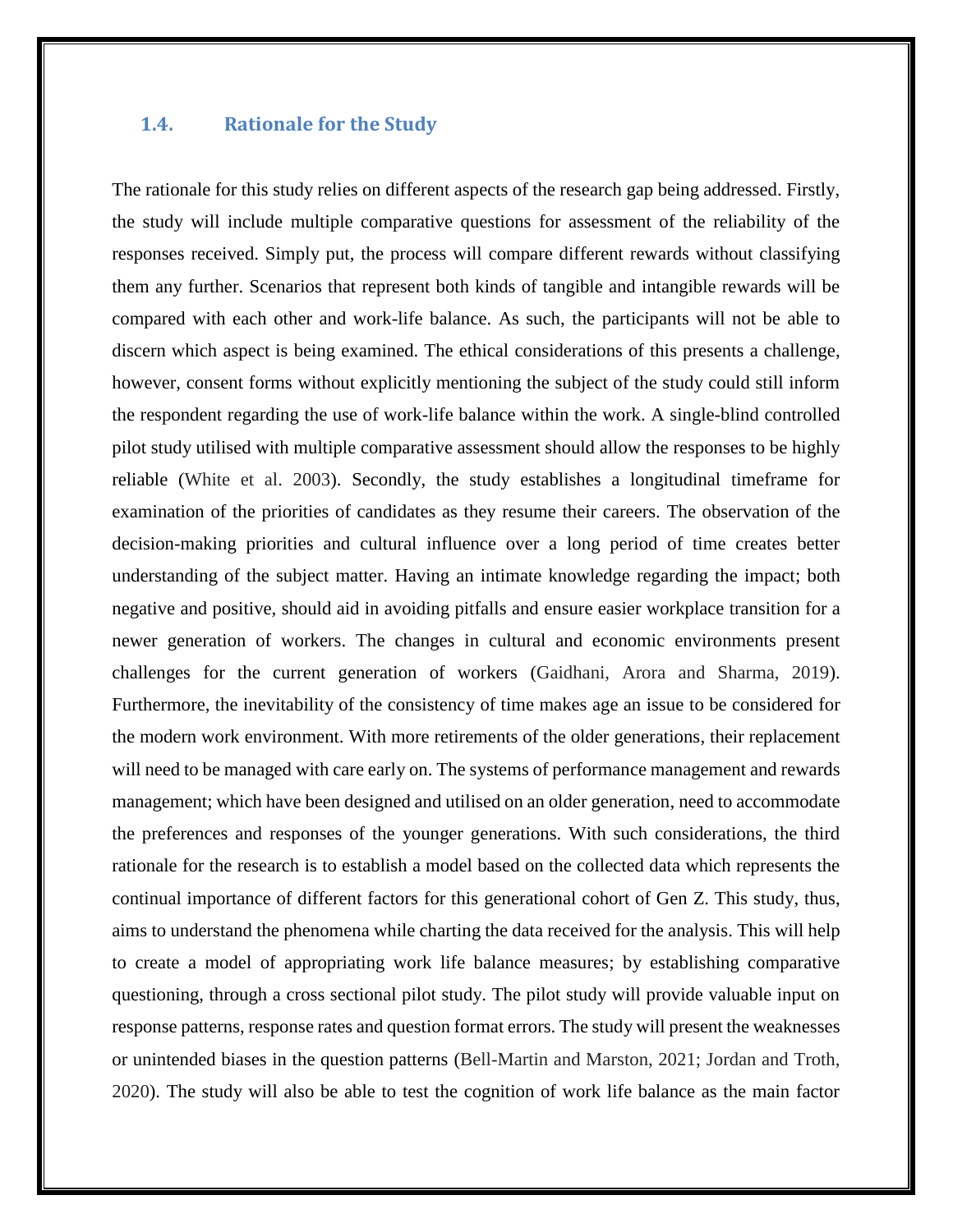within the study after taking the survey. The follow-up interviews from the questionnaires will present significant insight regarding the efficacy of the questionnaire format. The utility of such a model could be easily modified into cross checking survey questions and eventually application forms that could allow employers to ascertain if an individual is expecting more from an organisation than it can sustain.

In summary, the influx of Gen Z into the organisational landscape will require firms to be ready for assessing their requirements for motivation and engagement. This study aims to develop a qualitative model which can be implemented at the level of HR for hiring, motivation and engagement purposes.